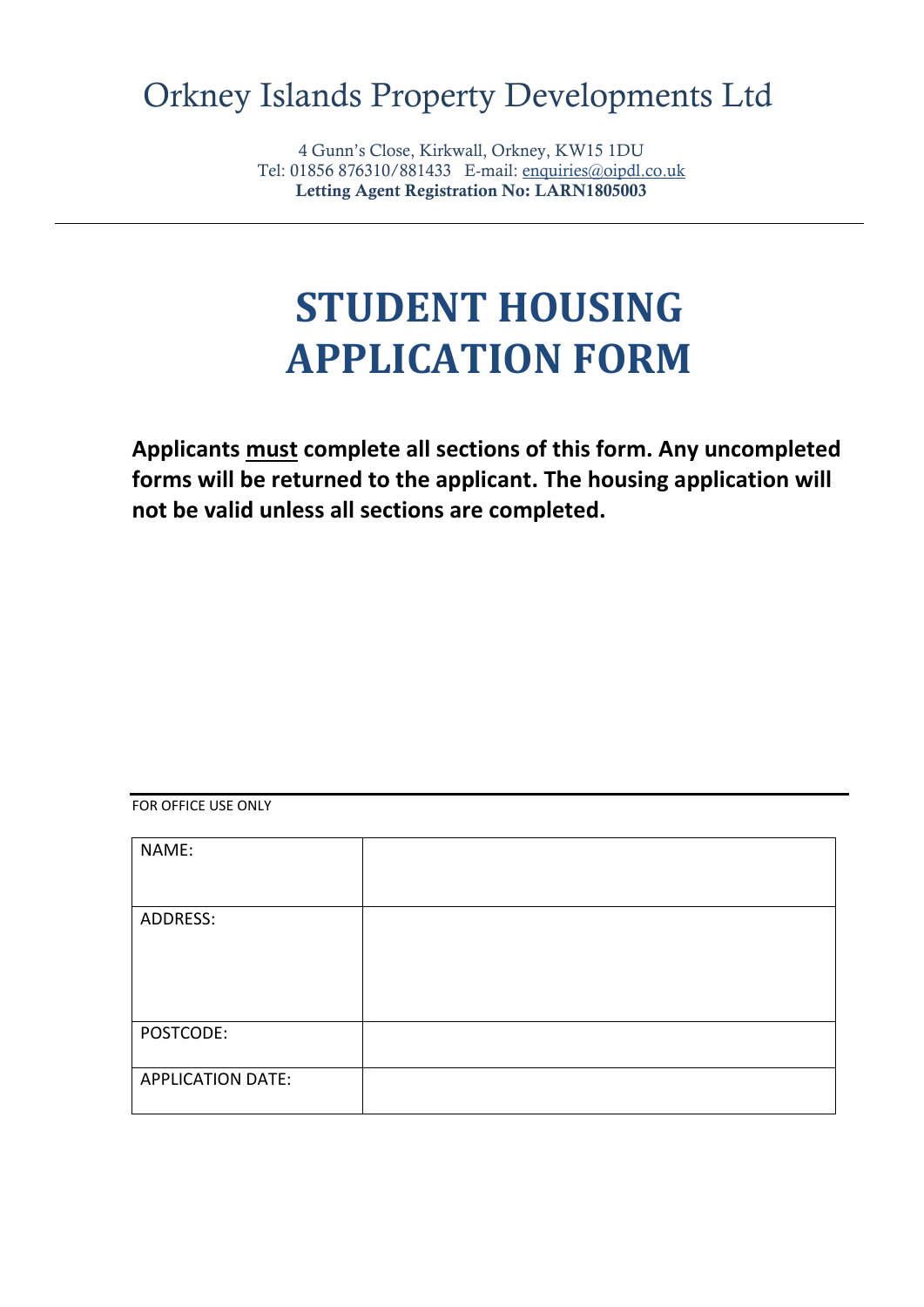# **1 APPLICANT'S DETAILS: (***please complete in block letters***)**

| Surname:                                     | Title: |  |
|----------------------------------------------|--------|--|
| Forenames:                                   |        |  |
| <b>Present Address:</b>                      |        |  |
| Telephone No:                                |        |  |
| Mobile No:                                   |        |  |
| e-mail:                                      |        |  |
| Correspondence<br>Address (if different)     |        |  |
| Date of Birth:                               |        |  |
| National Insurance<br>No:                    |        |  |
| Student ID No:                               |        |  |
| University/College<br>and Course Details     |        |  |
| Is your course<br>Full-time or<br>Part-time? |        |  |
| If Part-time, how<br>many hours              |        |  |

# **2 ADDRESS INFORMATION:**

Please provide your address details for the last 3 years:-

| Address:   |          |
|------------|----------|
| Date From: | Date To: |
| Address:   |          |
| Date From: | Date To: |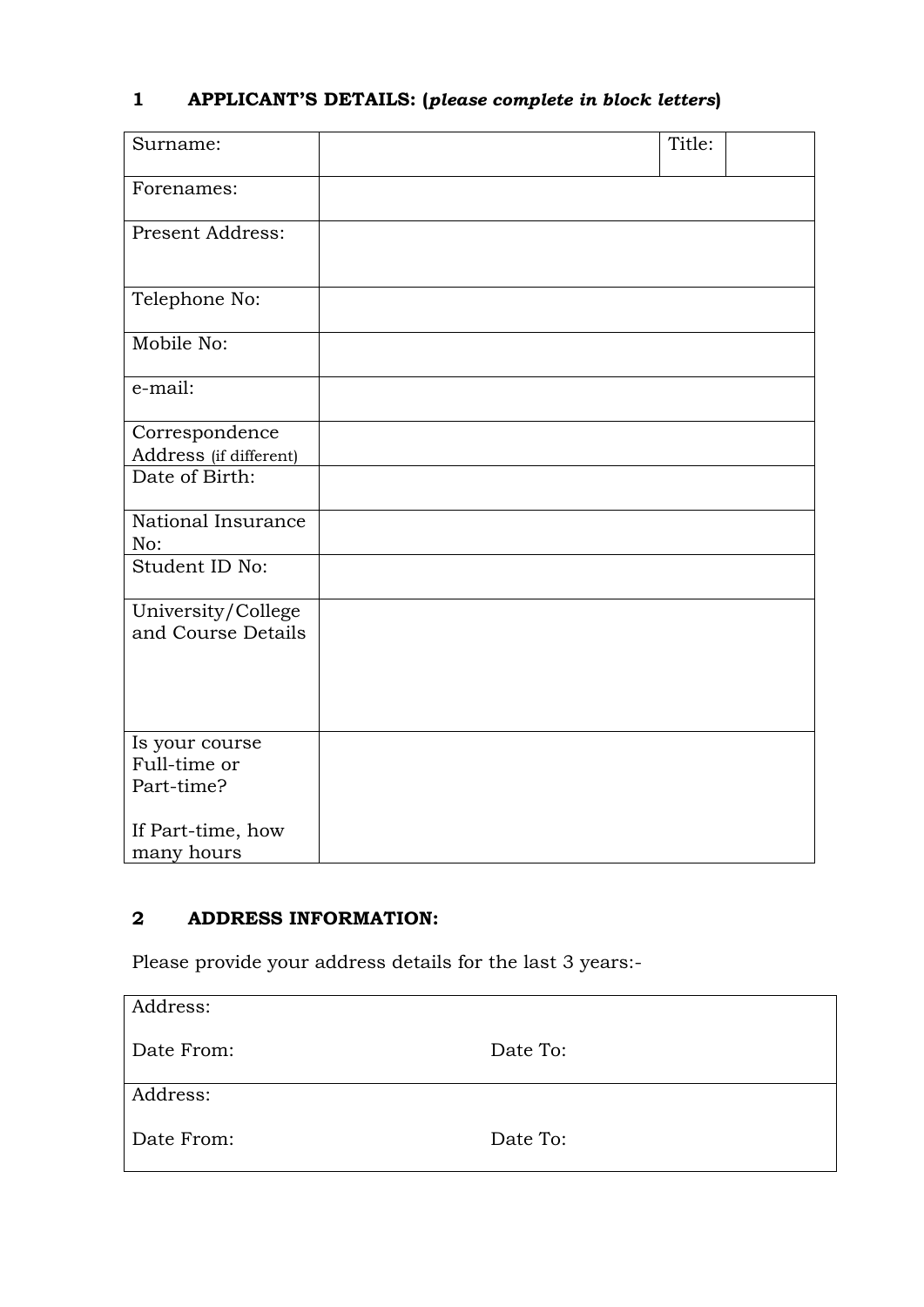#### **3(a) If in rented accommodation please provide details of landlord:-**

Name, Address & Contact Details of Landlord:-

#### **3(b) Anti-Social Behaviour**

Have you been evicted for anti-social behavior or have been served with an anti-social behavior order (ASBO)?

If yes, please give details, including the name and address of your landlord at the time which the order was served:-

#### **4 Have you been in rent arrears within the past 2 years or do you have any current rent arrears with OIC, OHAL or any other landlord?**

If yes, please provide details:-

#### **5 GUARANTOR:**

For student accommodation, we require that you provide a Guarantor's name. The guarantor will guarantee to the landlord that the tenant will pay the rent and observe and abide by the terms of the Tenancy Agreement at all times. The Guarantor agrees to make good any loss, cost or expense due to the landlord through the tenant's breach of the aforementioned points.

Name, Address & Contact Details:-